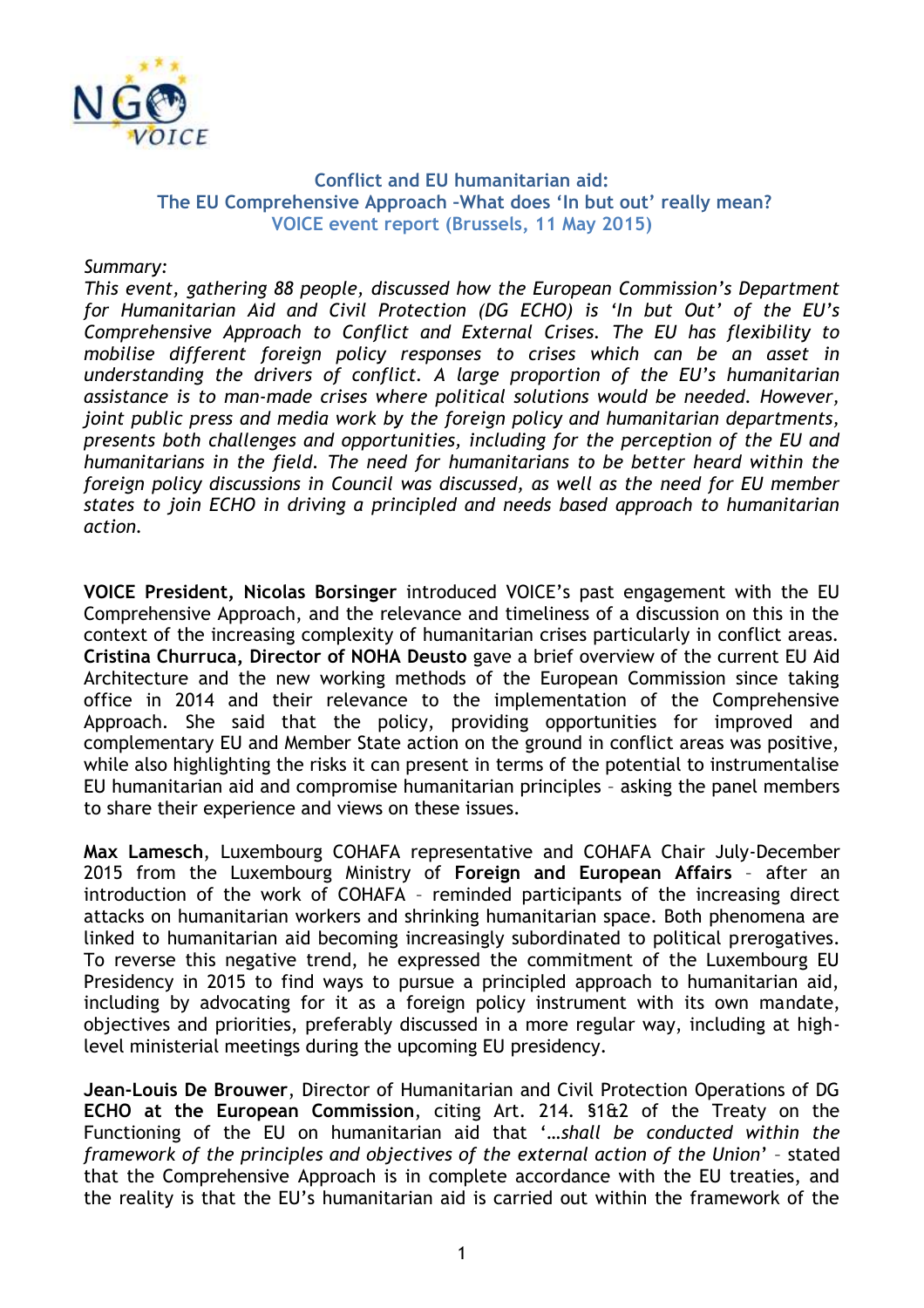EU external action policy. He pointed out that the European Union is a regional organisation with its own political agenda, but acknowledged that there can always be risks of blurring different institutions' mandates. He pointed out that a more cohesive and comprehensive working methodology has already existed amongst different Commission Departments, such as in the coordination between DEVCO and ECHO in terms of building resilience. He also drew attention to the recent press work by Ms. Mogherini and Mr. Stylianides on South-Sudan, where political rivalry triggering humanitarian consequences needs to be addressed in a comprehensive way. In conclusion, he underlined the importance for ECHO of participating in the mutual exchange between EU institutions to understand each others' mandates and for humanitarians to engage in decision-*shaping*.

**Sara Tesorieri**, Humanitarian and Conflict Policy Advisor at **Oxfam EU** Office shared her opinion on the benefits for humanitarians of the Comprehensive Approach, such as in better addressing prevention and recovery phases of humanitarian crises and better analysis of the drivers of the conflict. She also praised that humanitarian considerations had been well reflected in the Comprehensive Approach policy itself. She raised some concerns about how few foreign policy actors understand the nature of humanitarian aid, leading thus to unintentional blurring of the lines between humanitarian action and other policies. This can be reinforced by inadequate communication about different policies and aid modalities, which undermines the integrity of principled humanitarian action.

During the second part of the panel discussion on the interpretation of the EU Comprehensive Approach at member states', ECHO and NGO level, Mr. Lamesch reemphasized that while member states, from a humanitarian perspective, have a clear position on a principled-driven agenda, this is not necessarily feeding in well to the broader foreign policy discussions and public communication in Council and the EEAS. Reinforcing the promotion of humanitarian principles and International Humanitarian Law, and engaging in principled-based crisis analysis and dialogue is still relevant.

Mr. De Brouwer described further how ECHO is part of the agenda (not an instrument!) of EU foreign policy as well as the importance of being involved in conflict analysis and strategy planning, citing humanitarian crises where political solutions are indispensable. At the same time, referring to the worsened access to Syria after the issue of the UN Security Council resolution on humanitarian access in 2014, he also recognised that political involvement in crisis management can result in shrinking humanitarian space.

Finally, Ms. Tesorieri said that it seemed that few EU member states were really willing to engage in humanitarian policy, leaving ECHO to drive the agenda of principled humanitarian aid rather than it being seen as a collective responsibility. She added that the EU should ensure flexibility in its responses to crises, since the reality on the ground is different from one country to the other, the methods of assistance and the policy should be guided by what serves the needs of affected people best. Sometimes this means supporting them with one of ECHO's tools, e.g. humanitarian assistance or the civil protection mechanisms, but at other times, such as currently in Yemen, it can involve concerted diplomacy and advocacy in relation, for example, to trade restrictions.

The discussion moved onto how the EU's aid architecture can support humanitarian actors in the field. Mr. Lamesch underlined that the EU's aid architecture should support the UN's central coordination role in humanitarian action. As a small member state with limited field presence, Luxembourg is quite dependent on information and mechanisms associated with the UN. Mr. De Brouwer agreed, acknowledging that occasionally the EU